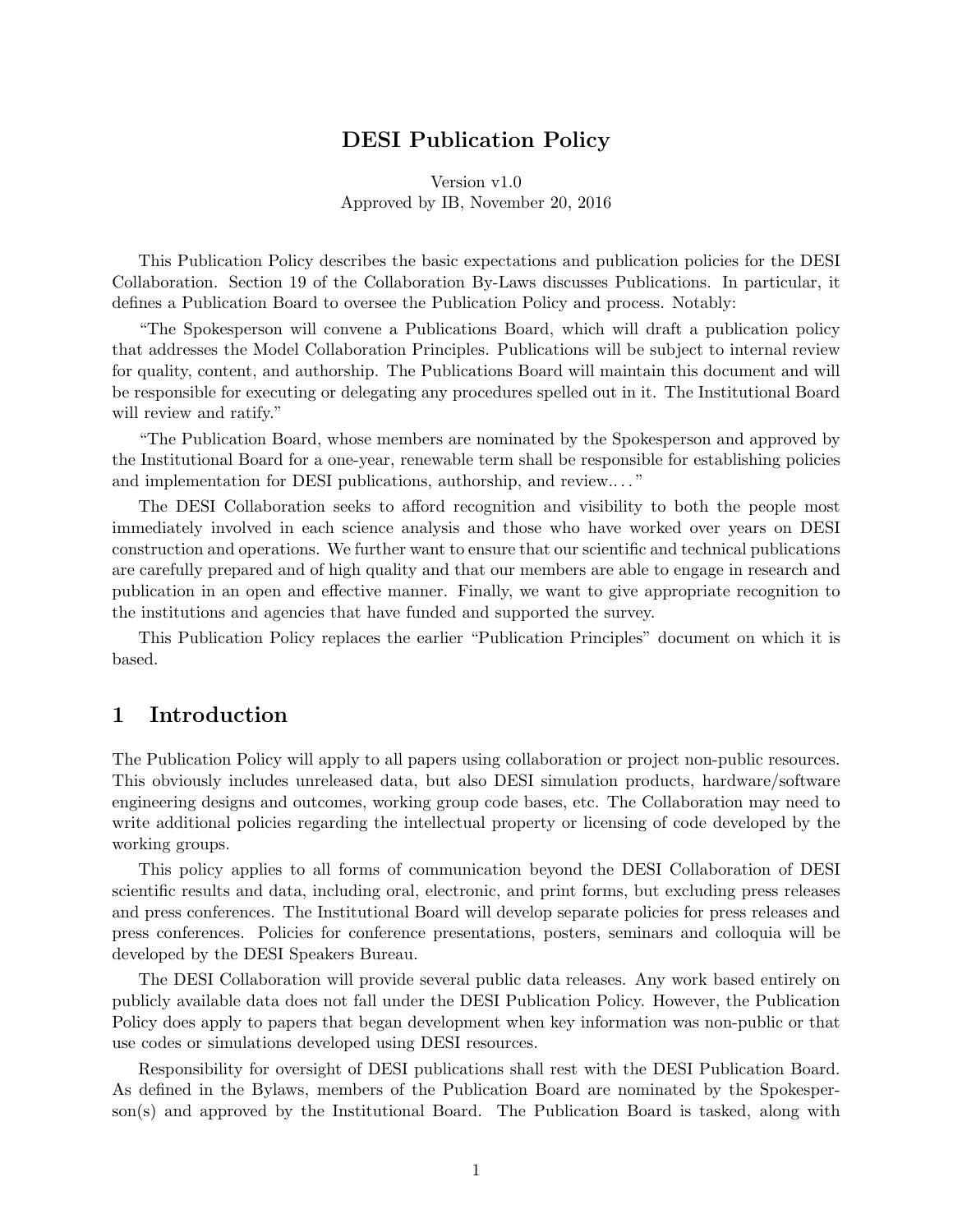the Spokesperson(s), with ensuring that the policy is efficiently implemented to the benefit of the Collaboration.

To clarify jargon: **Collaboration Participants** are faculty and senior research staff who join DESI by MOU or formal letter with the approval of the Membership Board. The Participants sponsor students and post-docs at their institutions. Collaboration Members refer to the Participants and those they sponsor. For the purposes of the Publication Policy, it also includes approved external collaborators.

Abiding by the terms of the Publication Policy is one of the responsibilities of all DESI Collaboration Members. Violations or perceived violations of this policy should be brought to the attention of the Spokesperson(s), the DESI Project Director, the Publication Board chair, the DESI Ombudsperson(s), or the Institutional Board chair. If they determine that a violation has occurred, they may recommend a course of action to the Institutional Board, depending on the egregiousness of the violation. Particularly egregious or repeat violations may result in loss or curtailment of co-authorship rights, data access, or collaboration membership.

# <span id="page-1-0"></span>2 Projects

#### 2.1 General Aspects of Projects

Projects are focused, fixed-term analyses, yielding one or a few closely related and nearly simultaneous papers. For example, the same analysis repeated on later data sets will be a separate project. Collaboration Members are expected to conduct their science analyses in an open manner within the collaboration, generally within one or more WGs, and to be welcoming to colleagues who wish to contribute. DESI members are entitled to work on any science topic within DESI.

As soon as a specific scientific investigation begins, the project description should be developed and then announced. Projects can be proposed by any Collaboration Member. The project description should be specific, reporting the subject matter, project leader, known collaborators, a contact person, and the anticipated duration of the project and include a brief abstract of the intended project. The project description must include sufficient detail about the analysis plan and project scope in order for the Collaboration to identify potential conflicts with student theses, Key Projects, and other projects. The proposers should post a draft of the project description to the relevant WG mailing list(s) and discuss it with those chairs, prior to the formal announcement. This is intended to help identify conflicts with existing projects and should that be the case, to explore if the proposed project can be adjusted to avoid these. It also can help to improve and sharpen the project description. Such refinements reduce the likelihood of concerns or confusion arising later.

After this WG consultation, the proposers submit their announcement to the DESI project database, which will generate an email to desi-general@desi.lbl.gov announcing the new project to the Collaboration. In uncommon cases, a project announcement may still overlap a Key Project or a thesis. The Collaboration is strongly encouraged to raise such concerns within two weeks, and the Spokesperson(s) and relevant WG chairs will work with the proposers to resolve such overlaps, which may require modification of the announced project. It may also happen that a project overlaps another normal (i.e., non-Key) project. This is allowable, but may be inadvertent or avoidable. If such overlap is identified, again preferably within two weeks, then the Spokesperson(s) and relevant WG chairs will work with the leads of the projects to see whether a single collaborative approach is mutually preferred or whether the two leads might prefer to alter one or both project descriptions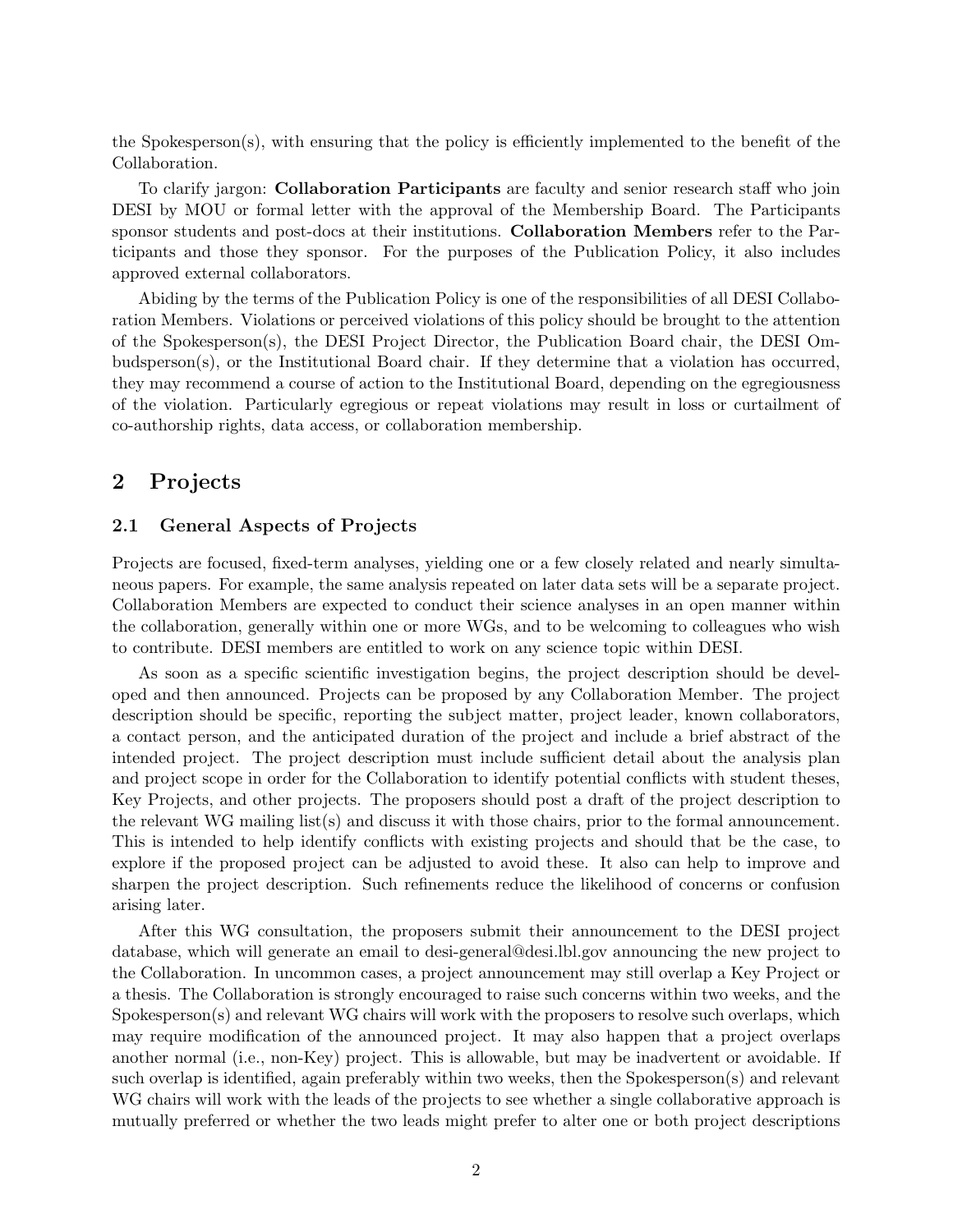in response to the overlap. We expect that in many cases, no overlaps will be identified within two weeks. When this process of identifying and addressing overlaps is completed, the Spokesperson(s) will mark the project announcement as having been approved.

Because the resolution of overlaps is usually a simple process, Collaboration Members are encouraged to continue their work while this routine review is occurring.

Project leads may opt to adjust their project description as the project matures, e.g., because of a substantial change in scope. This should result in a new announcement and opportunity for collaboration review.

The Publication Board will periodically monitor the progress of projects. If a project appears inactive, the project contact and relevant WG leads will be contacted and if the project is no longer active, it will be suspended.

#### 2.2 Key Projects

Key Projects are special in that they are protected from competition within the Collaboration, although it is likely that they will employ multiple algorithms and methods to validate an analysis.

The Spokesperson(s), in consultation with the WG chairs, will propose Key Projects for approval by the Institutional Board. Key Projects must be proposed and approved prior to First Light for those using data from commissioning, science verification and the first data assembly (as defined in the DESI Science Readiness Plan). Key Projects must be proposed and approved prior to the start of data collection for those using data from future data assemblies.

For each data release, Key Projects will center around a small number of Key Papers, with additional coordinated Supporting Papers, all of which enjoy protected scope, as approved in the Key Project definition. Each Key Project will be conducted within one or more WGs, which Collaboration Members are free to join. The WG chairs will endeavor to include all interested Collaboration Members in the activities of the Key Project. The list of approved Key Projects will be available on the Publication Board wiki page.

The setting of this protected status requires a balancing of interests within the Collaboration. It shall be used only for projects a) that require the collaborative effort of numerous people to achieve a top-quality timely product and b) for which the publication of disconnected or conflicting results would be a detriment to the Collaboration. That a result is expected to be "impactful" is not sufficient justification. Further, it is important that designation as a Key Project occur at an early stage in the development of the analysis. We expect that the major cosmology analyses will be examples of Key Projects, as will data releases. However, there will be many other WG-level efforts in which the possibility of conflicting results would not be a substantial detriment to the Collaboration and hence would not satisfy the Key Project standard.

The protected scope of the Key Projects will be clearly defined, so as to allow freer analysis within the Collaboration. Note that the Publication Policy defines paper review mechanisms that apply to all communications (see Section 1) in order to help ensure the veracity of results so it is not necessary that all "major" results be treated as Key Projects just to ensure some level of Collaboration-based quality control.

#### 2.3 Thesis Projects

The Publication Board has the authority to mark projects as being integral to a graduate student thesis (Ph.D. or Masters). This does not automatically protect the topic from internal competition.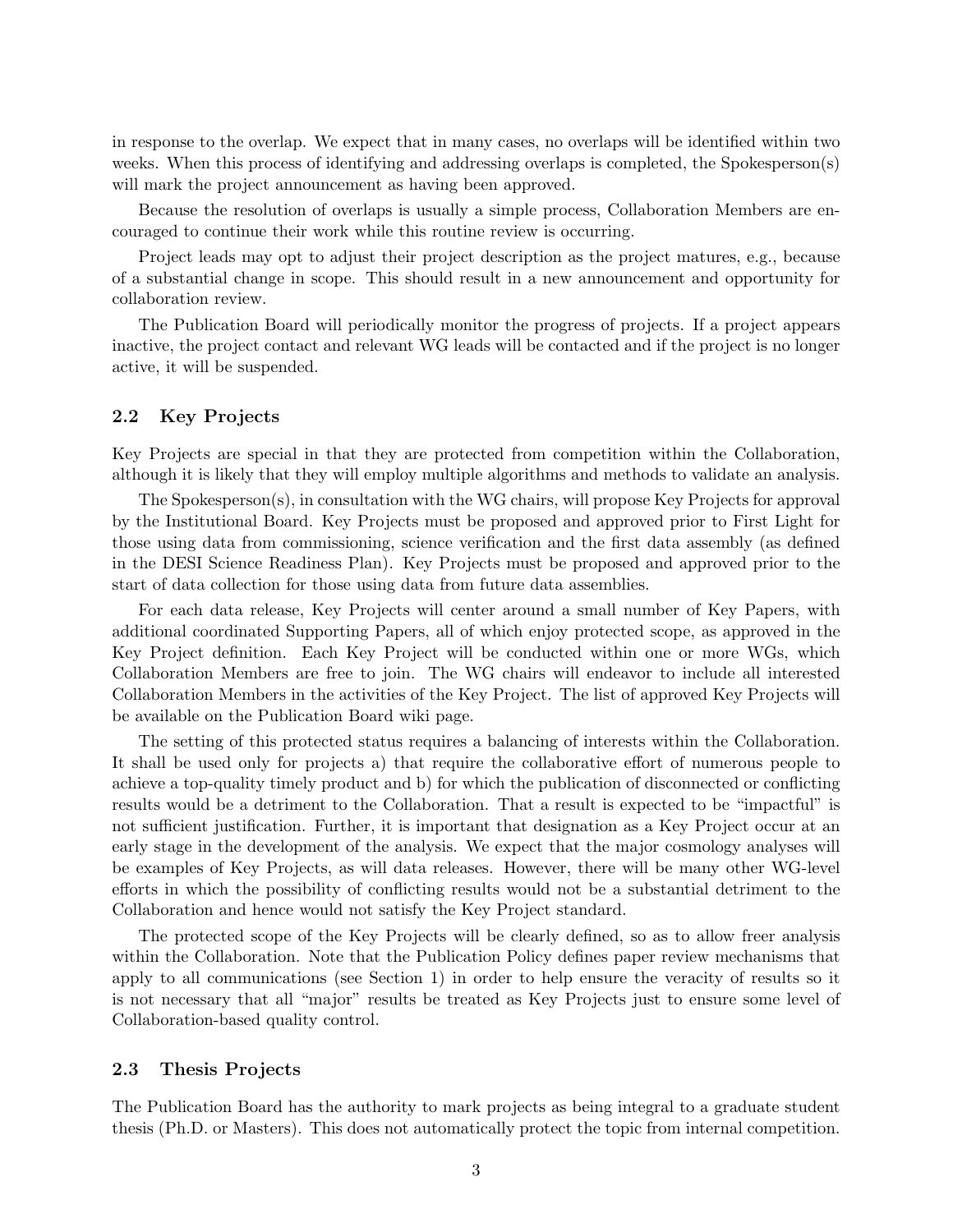As a Collaboration, we must be wary of fencing off too many areas, particularly as papers can have fuzzy edges as regards their content. However, if a second project is posted that appears to be repetitive with a thesis project, the student and advisor can contact the WG chairs and Spokesperson(s) to attempt to reduce the overlap. If this conflict cannot be resolved, then the student and advisor can petition the Publication Board for protection of the core aspects of the thesis paper (and hence a required modification of the second project). Note that the Publication Board is not required to protect all aspects of the thesis project, only to maintain a core publishable portion. This is particularly relevant if the work is critical infrastructure for the project or a working group; in such cases, the needs of the broader group to advance the task must take priority over the individual thesis.

#### <span id="page-3-0"></span>2.4 Release of DESI Data and Catalogs

Because of the organized data releases, to which many collaboration analyses will tie their schedules, it is not permissible for individual DESI science papers to include release of substantial amounts of non-public DESI data without permission from the Spokesperson(s). For example, one cannot in the course of a paper about a stellar mass catalog release the position and redshift of every DESI galaxy. Data about a few objects of detailed study may be published without this permission, as can catalogs of selected classes of objects up to 1000 objects. More extensive catalogs may be required to delay publication until the data release; authors are encouraged to raise these questions to the Spokesperson(s) early so that an appropriate resolution can be found. Appeals will be heard by the Project Director.

In cases where publication of supporting data such as value-added catalogs could negatively affect other efforts in the collaboration, the Spokesperson(s) can limit the scope of the paper or defer submission until the other publications are complete. Coordinated submission is particularly relevant for Key Papers and supporting publications.

## 3 Publications

#### 3.1 Journal Papers

Scientific results obtained by the DESI Collaboration will be published in scientific journals. We distinguish the following paper categories:

Major results from Key Projects will be published as Key Papers with an alphabetical authorlist (see Section [2\)](#page-1-0). All Data Release papers will be Key Papers, with authorship in alphabetical order. General overview papers, such as those describing the DESI instrument or the DESI survey overviews, will also be classified as Key Papers, with alphabetical authorship order.

There are a variety of other kinds of refereed papers, which the DESI Publication Policy handles identically. Science publications are papers using non-public DESI data, simulation publications present results based on DESI simulations, and instrumentation publications describe DESI technical designs including instrumentation, operations, and software.

The DESI Publication Policy including the DESI authorship rules apply to all publications with external collaborators unless it is superseded by a Memorandum of Understanding (MOU) between the parties involved. These are papers written jointly with other collaborations or those using external data sets.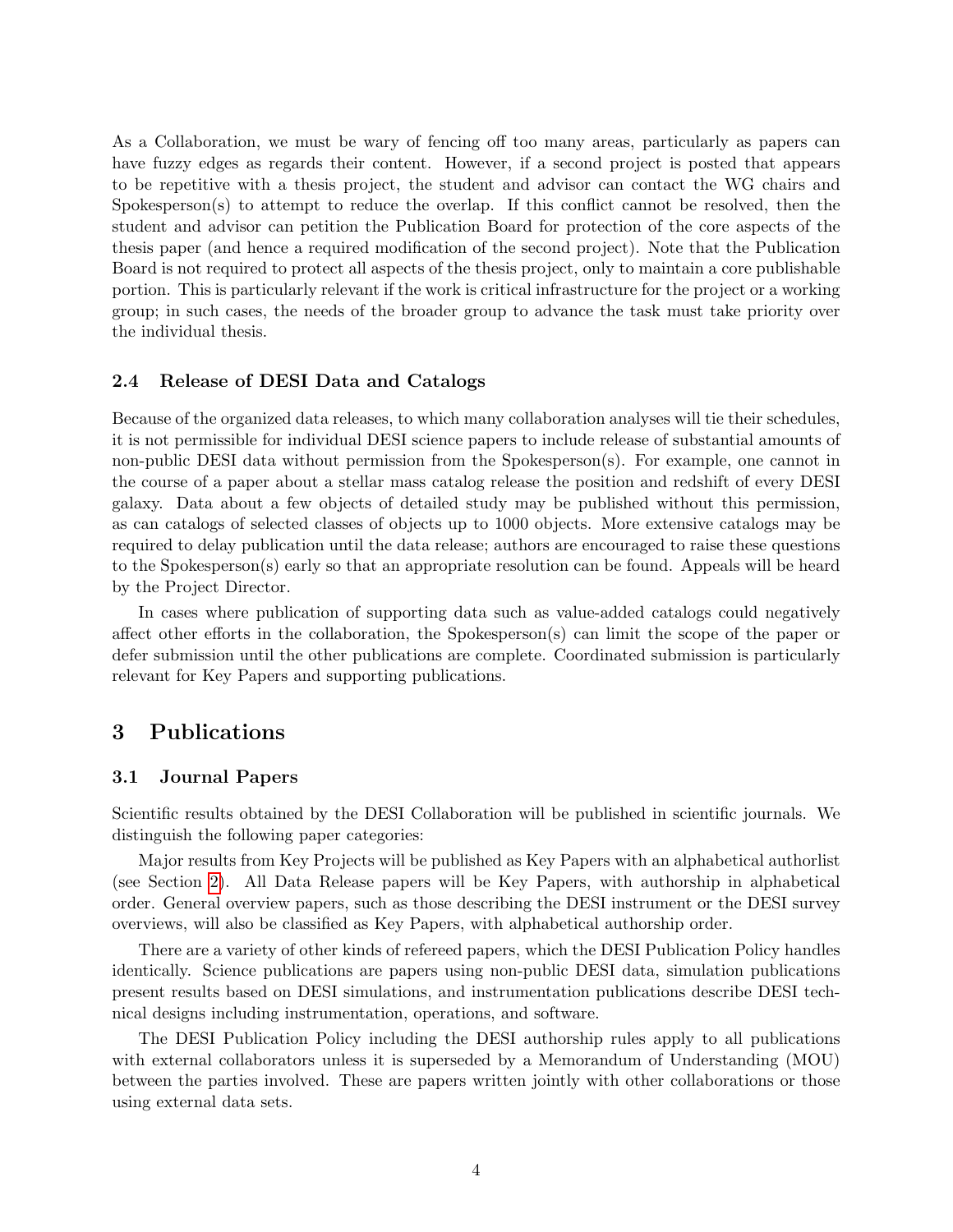All DESI publications have to adhere to the Collaboration's data management plan (available at https://desi.lbl.gov/trac/attachment/wiki/PublicPages/datamanplan.pdf). Authors should take care that figures and tables in a paper not be such that the data management plan or the chosen journal's rules would require release of large amounts of non-public catalog information such as redshifts. The target journal will be suggested by the WG chairs for papers from Key Projects and by the lead author(s) for other papers, in consultation with the Publication Board. Page charges for journals will be covered by the Collaboration for the Key Papers (where the authorship is in alphabetical order) and by the authors for non-Key Papers. In Key Papers there will be a generic corresponding author email address, which will be forwarded to the Spokesperson(s). In non-Key Papers the corresponding author(s) will be among the lead author(s).

#### 3.2 Conferences and Seminars

Conference proceedings discussing only published DESI material may be written as single-author paper and do not need to undergo collaboration review. Of course, any co-authors must be given the opportunity to comment on the manuscript. Proceedings using unpublished results shall proceed through the Publication Policy as for refereed papers, including perhaps the expedited process described in Section [4.4.](#page-9-0) Any proceedings commenting on the status of the DESI project or plans of the Collaboration shall be reviewed by the Publication Board for accuracy.

Conference abstracts, such as those for the American Astronomical Society (AAS) and American Physical Society (APS) meetings and similar meetings in other countries, can use a shorter author list, either a single author or a smaller self-selected list. Similarly, talks and posters at meetings may use a shorter author list. At the permission of the Spokesperson(s), these may attach the phrase "for the DESI Collaboration", but this will typically be reserved for cases of Key Projects, other places of established consensus, or descriptions of the DESI project as whole.

While conference abstracts may indicate that pre-publication results will be included in a talk or poster, the abstract itself must avoid quoting such results. Abstracts commenting on the status of the DESI project or plans of the Collaboration shall be submitted to the Publication Board for review for accuracy. Presenters should discuss with WG chairs whether pre-publication results are expected to be authorized to be shown given the timing of the conference (see end of Section [4.3\)](#page-7-0).

#### 3.3 Press Releases

Section 19.3 of the Bylaws state "Press releases must be approved in advance by the Project Director and Spokesperson(s) to enable agency review when required." Press releases and press conferences are not covered by the Publication Policy. They are handled by the Spokesperson(s) and the Project Director in consultation with a separate committee set up by the Institutional Board.

#### 3.4 Theses

Graduate student participants in DESI are encouraged to author theses based on DESI data as well as instrumentation and algorithmic contributions to the project. If an analysis is to be carried out as part of a student's thesis research, the project announcement (see Section [2\)](#page-1-0) should state that, and the student's supervisor should communicate that to the relevant WG chairs and the Publication Board. As noted in Section [2,](#page-1-0) efforts will be made to ensure coordination of potentially overlapping analyses.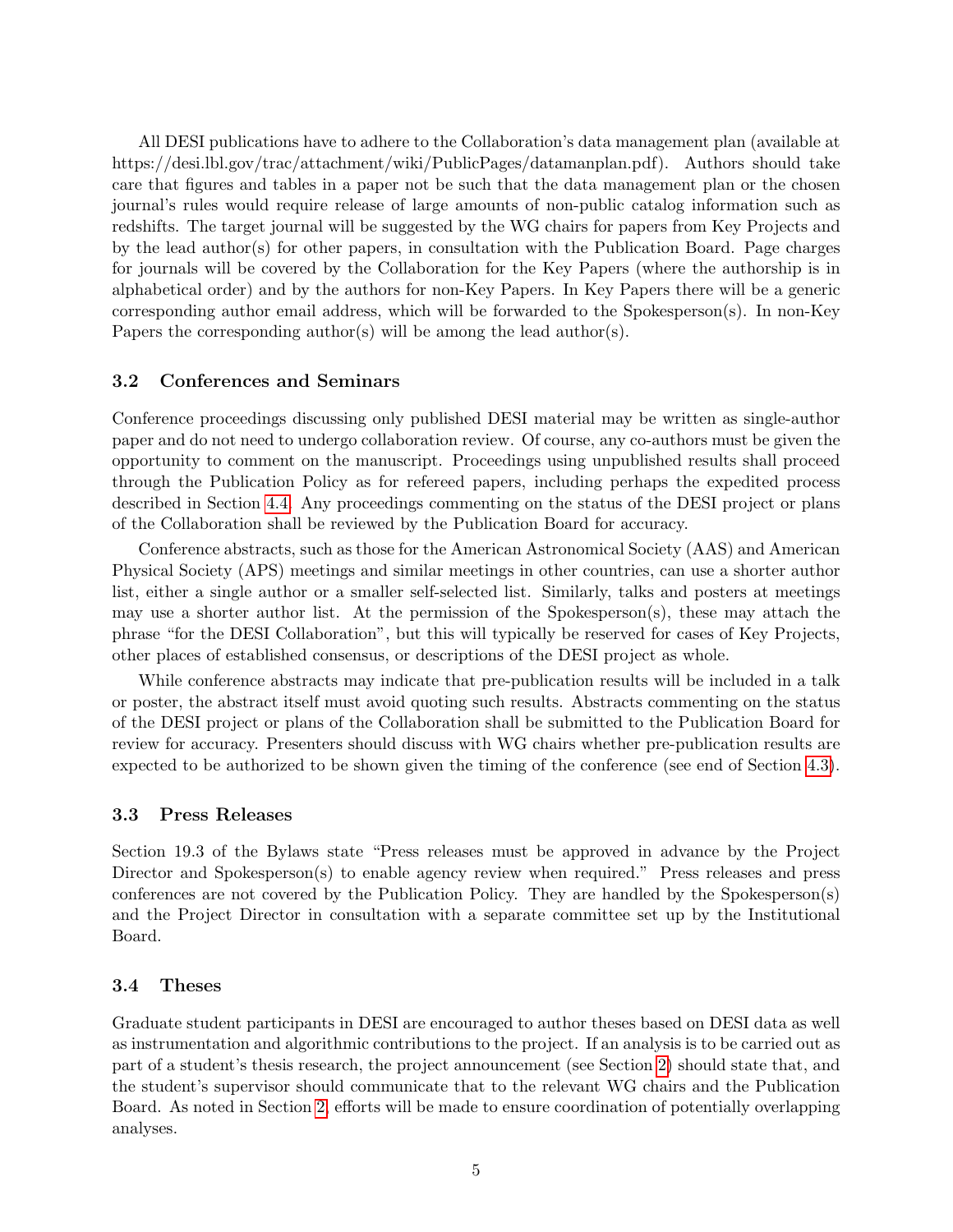Theses often contain more detailed discussions of scientific results that have been or will be presented in scientific publication(s) for a journal, and they should reference the DESI publications in which those results appear or will appear. Theses are often completed and defended against a short deadline, before their scientific results are ready for journal publication. In recognition of this, theses are exempt from the DESI publication process and may present previously unpublished or non-public DESI results or results that have not yet been approved for dissemination, provided those results are not submitted for publication to a journal or to an electronic archive, or posted on any publicly accessible website. Exceptions to satisfy university graduation requirements can be granted by the Publication Board. Once the associated science results have been approved by the DESI Collaboration for dissemination, they should be included in a DESI journal publication that falls under the purview of the Publication Policy rules described herein, including authorship rules, the publication process, etc. Once that journal publication is publicly available, the thesis (chapters) containing the (if necessary, updated) DESI results may be posted to the ArXiv or other public sites. Thesis oral defense talks are similarly exempted from the rules of the DESI communication process as defined by the DESI Speakers Bureau. However, other public talks and presentations (posters, etc.) based upon DESI thesis work are subject to the rules established by the Speakers Bureau; in particular, only approved science results shall be shown in those venues. Under special circumstances an exemption can be granted by the Spokesperson(s).

## 3.5 Books and Review Articles

Publications that are based entirely on published material are not subject to the DESI Publication Policy. Usage of unpublished figures or similar material for books, book chapters or review articles requires approval by the Publication Board.

### 3.6 Options for Non-DESI Publications

For papers by Collaboration Members that are not subject to the DESI Publication Policy, the authors have the option to ask the Publication Board for a formal review. Comments from the Collaboration, the Publication Board or a review committee should be considered by the authors and replied to in writing. Authors can also request that co-authorship be offered to the DESI collaboration, following the standards of Section [5.](#page-9-1)

# 4 Publication Process

All DESI publications shall be internally reviewed prior to public dissemination. Internal reviewing aims to ensure that papers correctly represent DESI, as well as meet the requirements for publication in the peer-reviewed literature.

## <span id="page-5-0"></span>4.1 Analysis Phase

All work leading to a DESI publication is to be performed in the context of a project as discussed in Section [2.](#page-1-0) Projects are created at the initiation of the work and must be announced collaboration wide, inviting other DESI collaborators to join. Early and timely announcement of projects is vital to the health of the Collaboration and to maintaining a collegial environment.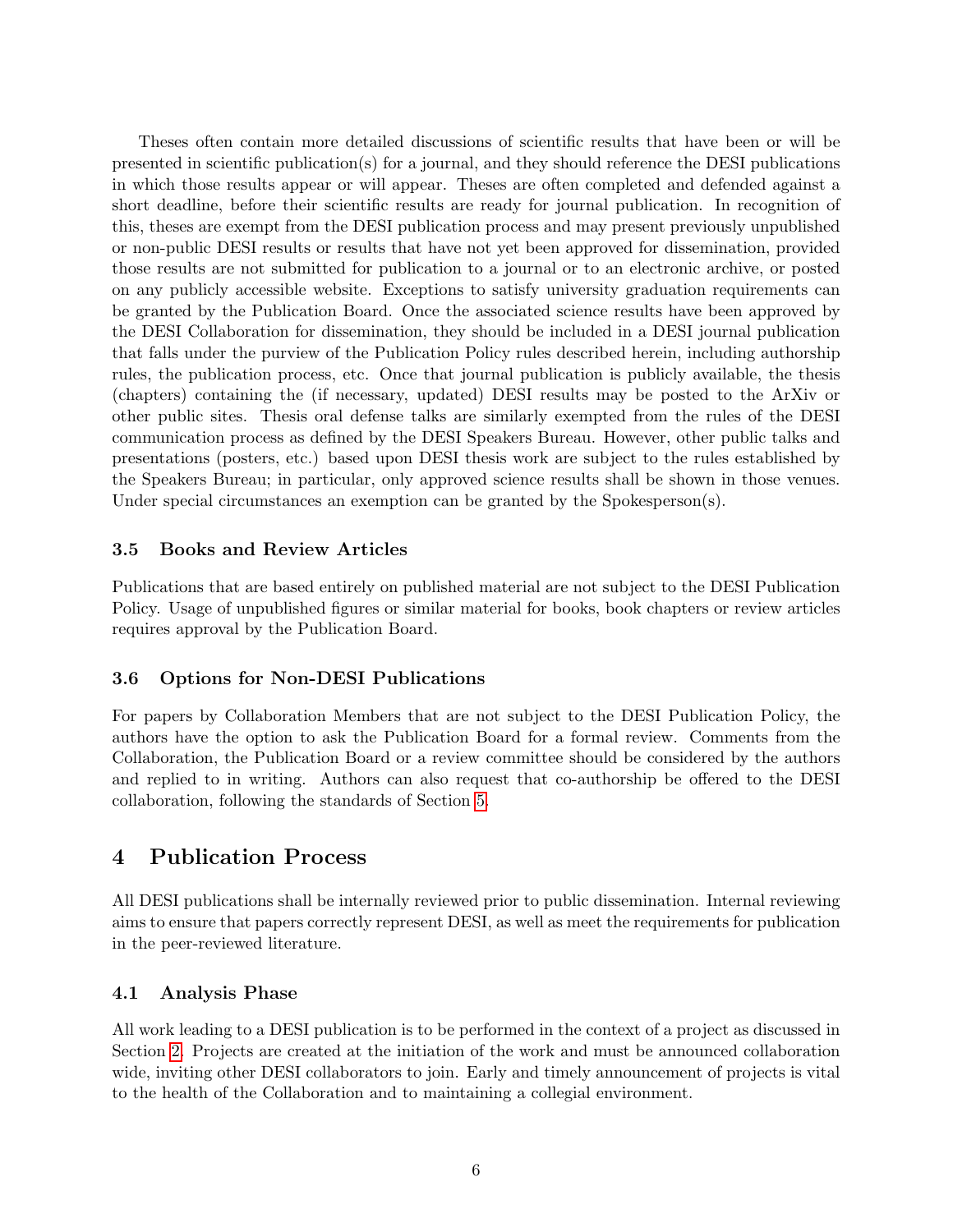The analysis team is expected to make periodic progress reports to the WGs, with technical notes and presentations associated with these reports uploaded to the DESI document archive. These reports are important for broader collaboration involvement and for helping to ensure that concerns about the analysis are identified early enough to be addressed. The WGs are strongly encouraged to maintain documentation regarding the details of analyses so that others in the Collaboration can understand them. Coordination and monitoring of analyses in this phase is the responsibility of the WG chairs.

Key Projects will be subject to a higher level of validation, to be coordinated by the chairs of the involved WG(s). This applies to both alphabetical and first-author papers that may be part of a project. This effort will aim to demonstrate the correctness of the work in an explicit and open manner, through code inspection, cross-comparisons, blind challenges, or other techniques. The validation is under the direction of the WG chairs, but will likely involve substantial delegation. It is acceptable that validators be WG members who have been active in other parts of the Key Project. Before the start of the collaboration wide review (CWR) period, the WG chairs will produce a summary report of the validation activities for the review by the Publication Board, review committee, and the Collaboration.

Authors are expected to cite all DESI supporting and technical papers that are germane to the work being presented. The Publication Board will maintain a list of papers that should be cited when using the DESI data set. Should authors be uncertain as to whether all such citations are appropriate for a given paper topic, they should contact the Publication Board for discussion and a decision.

#### 4.2 Review and Response Phases

When an analysis nears completion, the lead authors (WG chairs for Key Papers) ask the Publication Board to establish a review committee (RC) to prepare for CWR. The authors should discuss the timing of this request with the chairs of the relevant working groups. Authors and WG chairs are encouraged to suggest members of the RC, but the choice of members sits with the Publication Board. The request to establish an RC including suggestions of possible reviewers should be given at least 2 weeks before the desired start of CWR, to give the Publication Board time to converge and to appoint the committee.

The Publication Board will appoint two reviewers before the start of CWR. A third reviewer may be used in unusual circumstances. One will be named chair. The chair is expected to coordinate the review and ensure that it is done in a timely manner. Names of the reviewers shall be announced and posted to the publication archive/database. The Publication Board has the authority to replace or add reviewers as necessary, for example because a reviewer is unavailable to respond promptly.

The request to start CWR comes from the lead author(s). At this point, the paper draft should be of publication quality. The Publication Board in consultation with the RC chair will inspect the manuscript to determine whether the paper is mature enough for CWR. This is not meant to be an opinion about content or correctness, but simply a statement that the manuscript is complete and sufficiently clearly written that a collaboration review will be an efficient use of our communal effort. For Key Projects, the validation report (see Section [4.1\)](#page-5-0) must be similarly ready. Once the paper has been judged ready for a formal review, the RC chair notifies the Publication Board. In a case that a manuscript is judged to be too unclear to enter the CWR, then the RC can serve as a resource to help the authors improve the manuscript. Appeals of a negative judgement should be directed to the Publication Board, following Section [7.](#page-11-0) However, it is suggested that if reasonable editing cannot resolve an impasse, then the paper should proceed to CWR.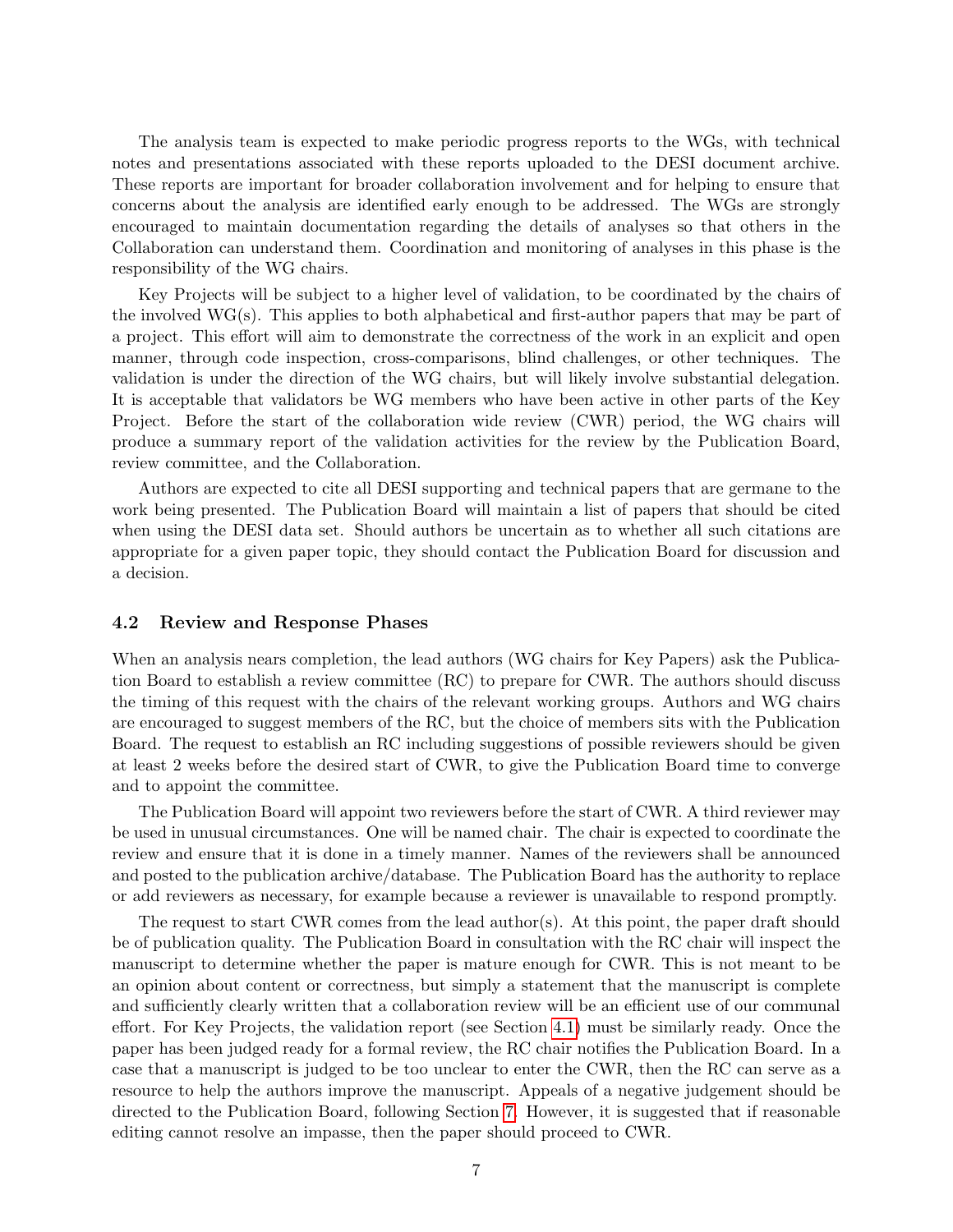It is expected that justifications for inclusion in the first set of authors (see Section [5.1\)](#page-9-2) should be completed before the start of the CWR, although proposals for later inclusions can be made to the Publication Board.

The Publication Board then circulates the paper to the full DESI Collaboration to start a twoweek CWR. During this period, the RC performs a formal review of the paper, producing a written review that will be visible to the full collaboration. The RC will focus on the manuscript itself, with depth comparable to that of a journal peer-review. It is not expected that the reviewers will converse with the authors to inspect code repositories and intermediate tests, but for Key Projects the RC should consider the validation report as well.

All Collaboration Members have the opportunity to submit comments as well, which should similarly be visible to the full collaboration. During this time period, the lead authors can request a paper-centric telecon to be scheduled by the RC chair or their designate where the authors present the results. The telecons are encouraged but optional for standard publications. They are required for all Key Project papers. These telecons are open to the entire Collaboration. Authorship requests are encouraged to occur during the CWR period.

Following the CWR, the lead author(s) will lead the group in making changes, with input from the WG chairs and others as needed. All comments received during the CWR and the authors' responses will be entered in the DESI publication archive. Requests and comments received during the CWR shall be carefully considered by the authors but are not binding. The authors must respond to the RC comments in writing and are encouraged to do so for other comments. Comments and responses will be accessible to all Collaboration Members.

When the lead author(s) believe that they have addressed all comments, they should alert the Publication Board and the RC. The RC chair will judge whether the responses are adequate, consulting with the rest of the RC if needed; this should happen in no more than one week. If the RC agrees, then the paper is brought to a Final Reading period. In most cases, any disagreement between the RC and the authors should be dealt with by iterating until they can achieve consensus. In rare circumstances where this consensus is not reached, the RC will alert the Publication Board and the full author list to their concerns. The Publication Board will then call for a formal vote as to whether the paper is ready for submission. All authors (e.g., including Builders) that have co-signed the paper by the end of the CWR are eligible to vote. It will require a positive vote of more than half of the non-abstaining authors, with missing votes counting as negative, to proceed to the Final Reading period. In this way, if previous consensus cannot be reached, the decision as to whether the RC's objections are correct rests with the full set of authors. The Publication Board and Spokesperson(s) will assist as much as possible in resolving the dispute. It is noted that some authors may opt to remove themselves from the author list, which may itself permit a majority positive vote to be more easily achieved.

#### <span id="page-7-0"></span>4.3 Final Reading, Journal Submission, and Miscellaneous Aspects

The Publication Board will announce to the full Collaboration the initiation of the Final Reading period. This allows Collaboration Members a final opportunity to review the paper, in particular to check if their comments made during the CWR period have been satisfactorally addressed. Any remaining issues will be brought to the attention of the Publication Board. A member of the Publication Board performs a final reading to ensure that the correct supporting and technical papers are cited, the acknowledgements, author list and bylines are correct and that no factually incorrect statements about the DESI project are made. Finally, it is allowable to have additional co-authorship requests. Once these comments have been acted upon by the authors, they may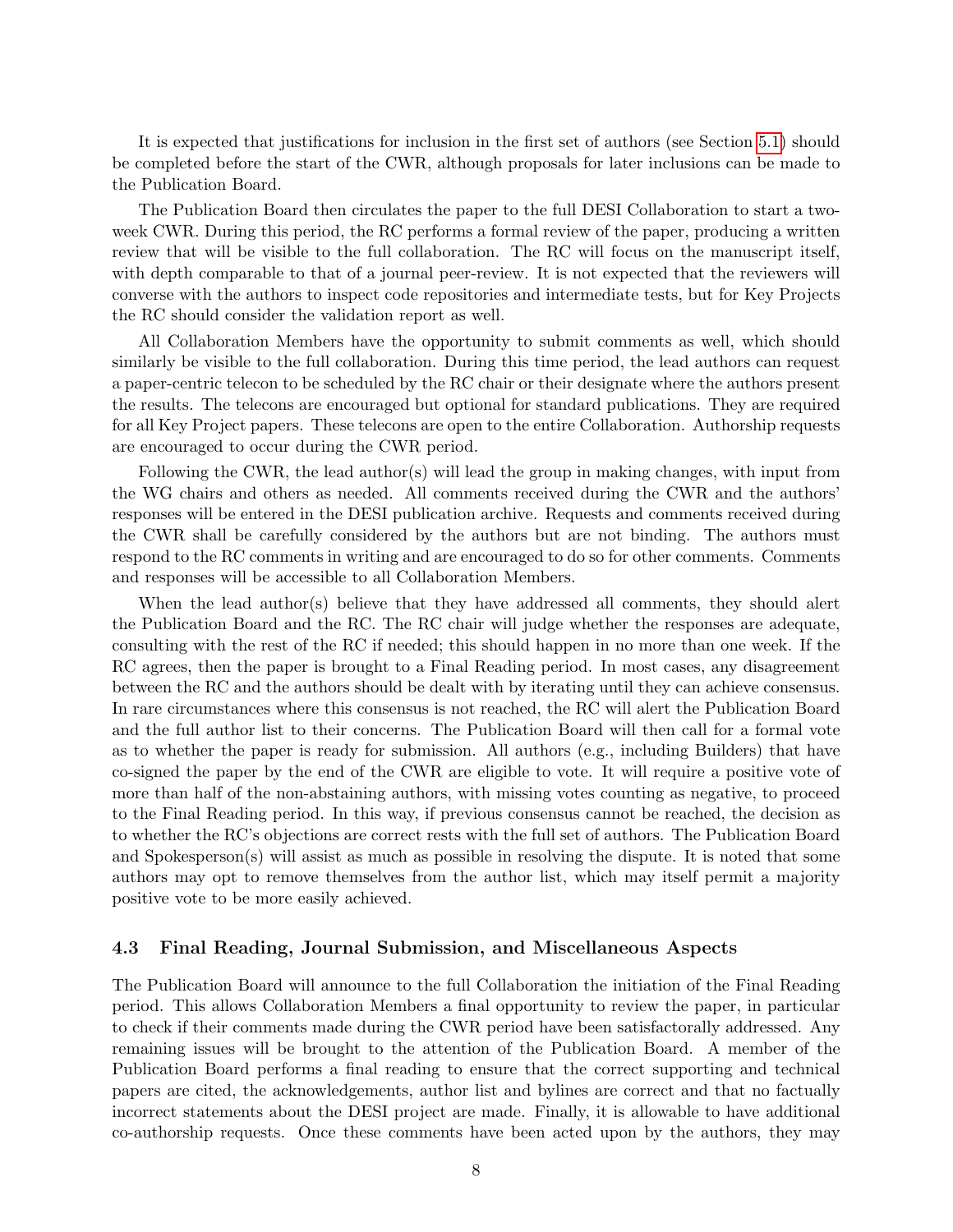submit the paper to the archive and the journal. The final reading period shall be limited to one week.

The Publication Board may in unusual cases and with notification extend the CWR or the Final Reading periods, requiring a hold on submission of the paper. We expect such extensions to be rare and reserved for cases where it is clear that important issues raised during CWR are unresolved. Should this situation arise, the authors will work with the RC to address any unresolved issues. Extensions are expected to be two weeks or less. If no solution has been found after two weeks, the authors can petition to the Publication Board to release the paper.

Under special circumstance and for time-critical results, the Spokesperson(s) in consultation with the Publication Board can opt to fast track a paper through the DESI publication processes. Any changes such as a shorter CWR period or reduced time for Builder sign-up must be announced to the Collaboration in a timely fashion.

There are some circumstances by which the Spokesperson(s) can block submission of a paper. 1) If the Publication Board concludes that a paper is misrepresenting empirical aspects of DESI nonpublic data or methods or is otherwise misstating facts about DESI. Until the data are made public, only the DESI Collaboration has the ability to diagnose the concern, and hence the Collaboration has a responsibility to ensure that the data are being represented accurately. 2) If the Publication Board concludes that a paper is misrepresenting the contributions of Collaboration Members, e.g., by failing to give appropriate credit to internal data products or ideas that are being used. For example, the Collaboration has a substantial interest in assuring its communication instruments, such as email lists, can be used without concern that one's ideas or results will be published by others without agreement. 3) If the paper is in violation of the data release limitations described in Section [2.4.](#page-3-0) For all of these situations, the Spokesperson(s) also have the right to delay indefinitely the submission of a paper while investigations of such allegations are conducted. Appeal of such decisions will be to the Project Director.

Submission to journals and the archive as well as the journal review process are the responsibilities of the lead author(s). All correspondence with the journal including the referee reports and the authors' response will be recorded in the DESI publication archive. When the lead authors are ready to resubmit a new version of the paper to the journal and/or arXiv, they will notify the Publication Board, whose permission is required. This is expected to be a quick approval in most cases. However, if the Publication Board believes that the revised paper may be newly in conflict with a Key Project or thesis, then it will alert the Spokesperson(s), who will investigate and who may require revisions to avoid the conflict prior to resubmission. Further, if the Publication Board, possibly in consultation with the RC, believes that the content of the revision has changed enough that the prior review is not sufficiently applicable, then it may reconvene the RC and initiate a new two-week collaboration review, response, and final reading cycle, exactly equivalent to the original submission.

Material from non-public papers can be used in public presentations only with permission of the relevant WG chairs, or the Spokesperson(s) should the chairs be heavily conflicted (e.g., in the case of Key Papers). Applicants should allow adequate time for this consideration and approval. Permission will typically be withheld until the paper has completed the CWR period, but the WG chairs should exercise judgement about the sensitivity of the result. Some results may need to be embargoed until publication. Any material so used should be clearly marked as "Preliminary", and the WG chairs may ask for parts of plots to be redacted so as to conceal portions of the result.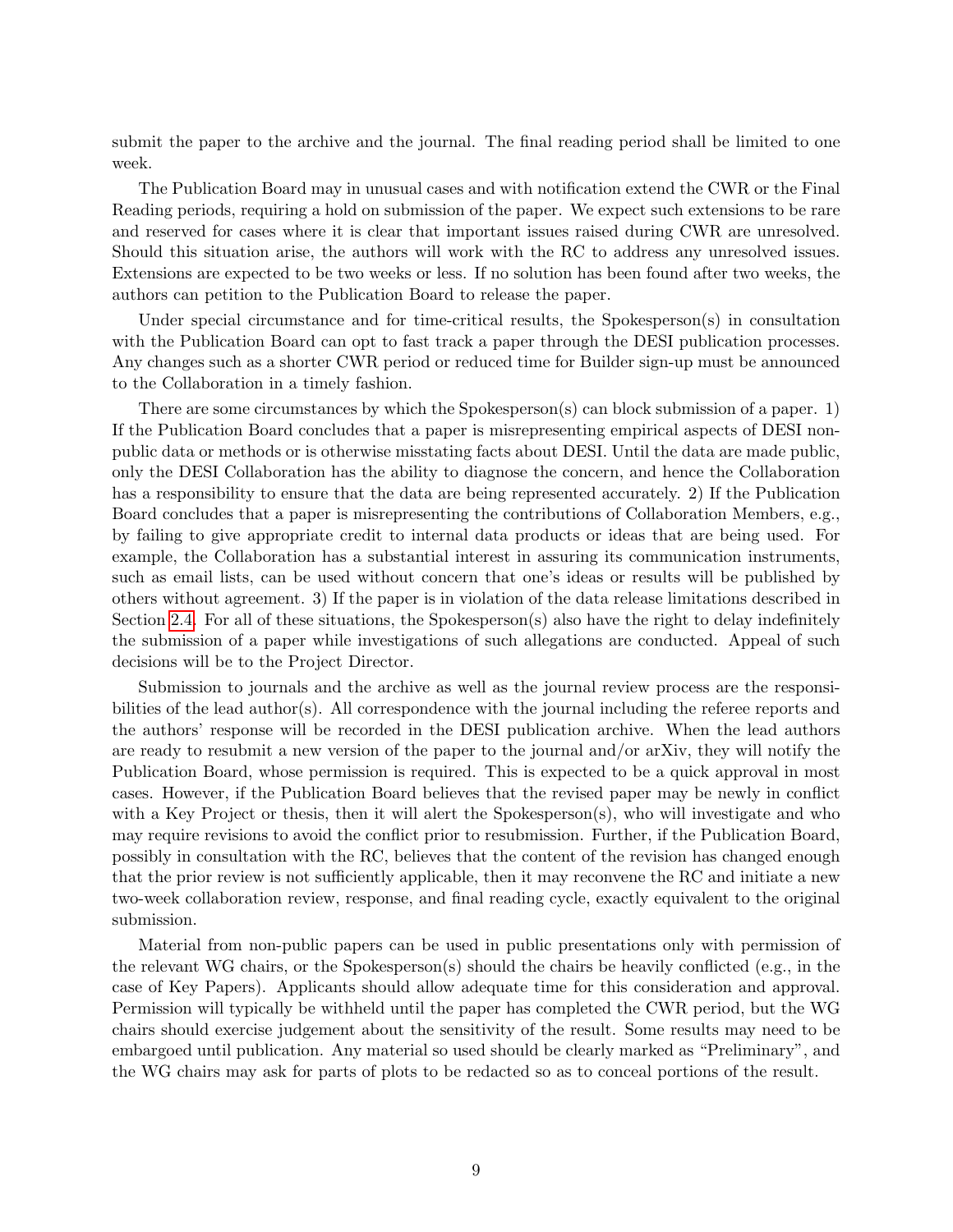#### <span id="page-9-0"></span>4.4 Expedited Procedure for Conference Proceedings

The Publication Board has the option to approve an expedited procedure, following application from the authors. This is intended for conference proceedings and equivalent documents that will include collaboration proprietary information and results, but that are not presenting material that requires as high a level of scrutiny from the Collaboration and its internal referees. For example, one might be presenting pre-publication supporting plots but not the core quantitative results, or one might be presenting technical information of a factual nature that doesn't require extensive review. Proceedings that seek to present science results that will be featured in a future collaboration paper will not typically be approved for expedited treatment; this is in large part to discourage such proceedings, as they tend to obscure the priority of the paper and expedition would tend to limit co-authorship and minimize the collaboration review of the result.

The expedited procedure will involve one Publication Board appointed reviewer and a oneweek CWR, during which the Publication Board will also review the manuscript. We expect the Response to be rapid in such cases, following which the Publication Board can authorize submission. Authorship justifications (see next section) should be available at the start of the CWR, and all additional coauthorship requests should happen during the CWR.

Conference proceedings that do not include proprietary collaboration information, e.g., because they draw only from published sources, are not required to use the Collaboration publication procedures.

# <span id="page-9-1"></span>5 Authorship

#### <span id="page-9-2"></span>5.1 Authorship and Ordering

The DESI Collaboration will follow the authorship and citation policies set forth by the American Physical Society, reproduced in Appendix A.

With the exception of Key Papers, DESI authorship will typically follow a two-set, first-author model. Those authors most immediately engaged with the science analysis or technical development presented will be in the first set, in an ordering agreed upon by these authors. All other authors will be in an alphabetically-ordered second set. We expect that most DESI publications will include a fair number of co-authorships from Builders. Anyone who has been placed on a paper's author list may make a request to the paper's team contact at any time before the paper is submitted to the archive and/or a journal that her or his name be removed from the paper and it shall be removed.

Inclusion in the first set of authors will require a substantial investment of time (e.g., several weeks of effort, or consistent detailed advising of the lead junior author) on that specific paper. We note that activity in a working group does not itself justify inclusion in the first set of authors, nor does providing comments on an advanced draft of the paper. Written justifications for inclusion in the first set must be provided by each author in the first set to the Publication Board for their approval. In this manner, the Publication Board can help to maintain an appropriate balance between the need to give incentives and credit for non-first-author work on science analyses and the need to give adequate credit to the Builders and other Members who have contributed greatly to the DESI data set.

Key Papers will have strictly alphabetical author order. These papers can be said to represent the DESI Collaboration. Key Papers will be referred to as DESI Collaboration when referenced by other publications, e.g. DESI Collaboration 2018b, will include the footnote "DESI Collaboration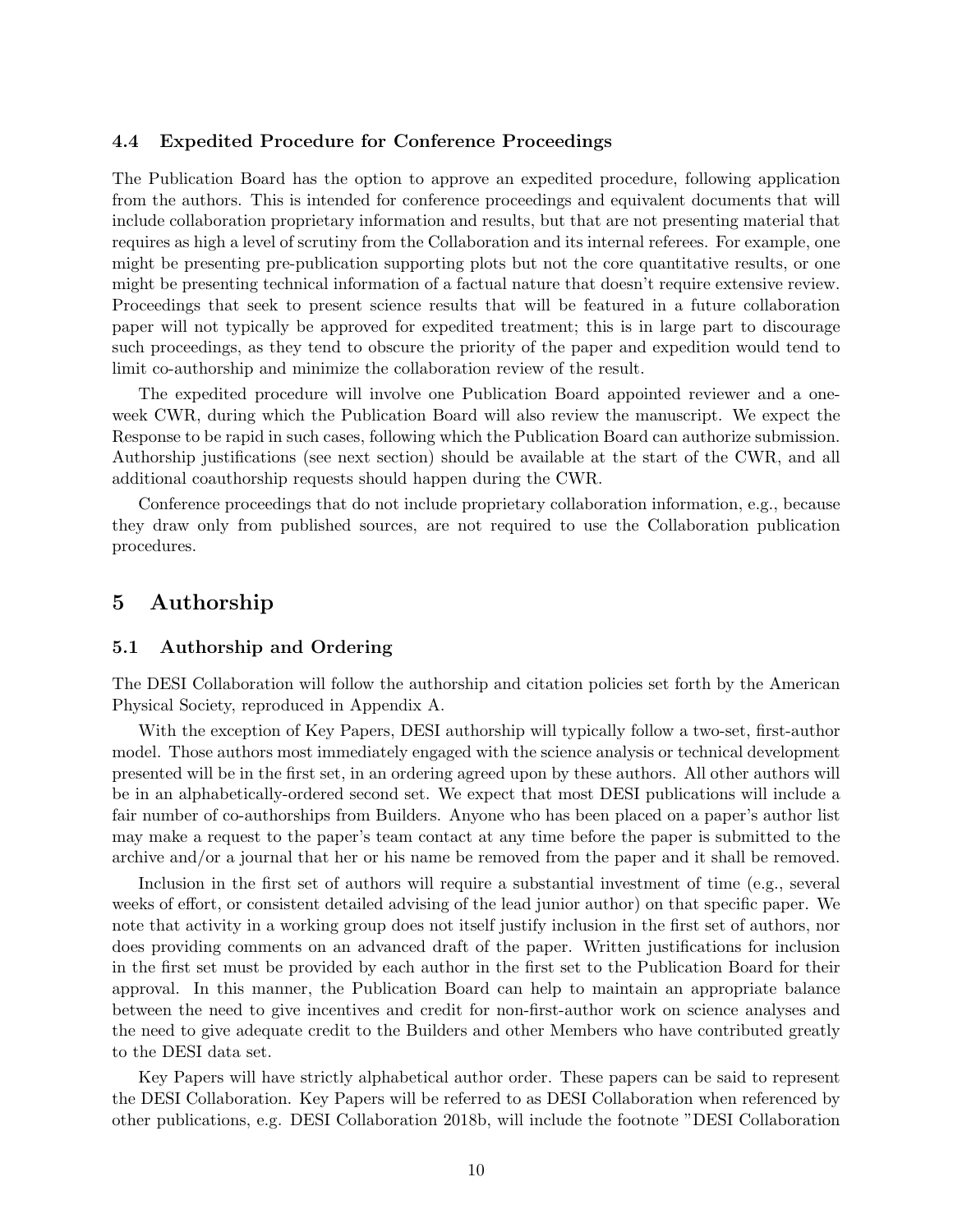### Key Paper"

Co-authorship requires "opt-in" action from the author, i.e., the Collaboration will not maintain a standing list of authors to be automatically attached to papers.

### 5.2 Builders

DESI Builders will be those who have significantly contributed toward Project and Collaboration service. Members will be designated as Builders following a separate policy defining the criteria and application process; this policy will be formulated by the Membership Committee and approved by the Institutional Board. Builder status gives rights to request co-authorship on any DESI paper.

## 5.3 Authorship Requests from other Collaboration Members

Collaboration Members who are not Builders can request co-authorship only on papers that they have substantively impacted, e.g., through significant contributions relevant to the science analysis. For Data Release and General Overview papers, which are intended to inclusively represent the Collaboration's efforts toward the experiment, any notable contribution to the Collaboration, e.g., 1 month of DESI service work, is sufficient for co-authorship. Requests should follow the APS authorship standard in Appendix A. Note that simply giving comments on an advanced draft of a paper is not sufficient. Working Groups may opt to define sets of related papers as being under a common umbrella for this purpose.

There will be a mechanism by which members provide a justification for their authorship, to be reviewed and approved by the Publication Board; these justifications will be public within the Collaboration. The Publication Board will offer guidance as to what constitutes sufficient justification.

### 5.4 External Collaborators

The Collaboration will develop a separate policy to define mechanisms to involve External Collaborators, non-collaboration members who will be brought on for a single project (at most a small set of papers). Once approved for a project, External Collaborators will follow the same authorship procedures and standards as other prospective (non-Builder) co-authors.

# 6 The Publication Board

The DESI Publication Board will be a standing body charged to administer the Publication Policy and guide papers to publication. It is not the primary instrument for the scientific management and publication strategy of the Collaboration; those tasks fall to the Spokeperson(s).

Key activities for the Publication Board will be:

- 1. Oversee the internal review of publications and conference proceedings prior to their submission.
- 2. Appoint internal review committees for analyses nearing completion.
- 3. Approve authorship for each paper, including for inclusion in the first set of authors, based on the submitted justifications.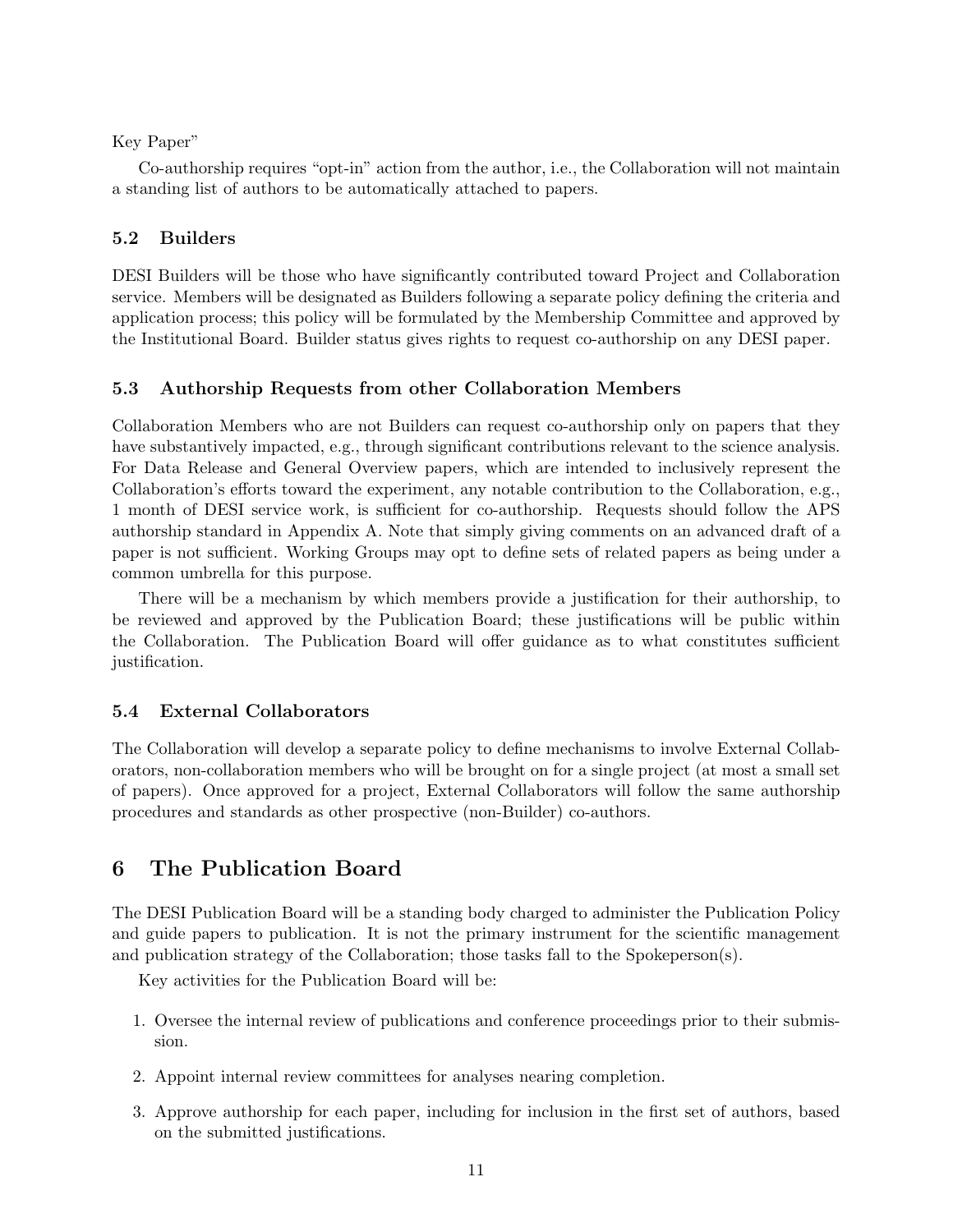- 4. Resolve requests for the protection of thesis projects, upon request from the lead authors or the thesis advisor.
- 5. Maintain a list of the supporting and technical papers that should be cited in all DESI publications and be responsible for any waivers of this rule.
- 6. Perform a final reading of journal papers to make final editorial comments and to ensure that all DESI publications and communications include the proper references to DESI technical publications and the standard DESI acknowledgement discussed in Section [8.](#page-11-1)
- 7. Review responses to journal referee reports.
- 8. Develop amendments to the Publication Policy itself, as need arises.

The Publication Board shall also maintain the Collaboration Publication Archive. The Publication Archive shall include all project and publication announcements as well as records of the collaboration and journal reviews.

# <span id="page-11-0"></span>7 Appeals Process

The Publication Board serves as arbiter in publication-related disputes. In case of disagreements regarding authorship ordering and authorship requests or if conflicts arise during the review process, any Collaboration Member may ask the WG chairs for help resolving the issues. Should the outcome be unsatisfactory to either party, an appeal can be made to the Publication Board and then finally to the Spokesperson(s). The decision by the Spokesperson(s) is binding.

Collaboration Members are reminded that the DESI Ombudspersons are available to help mediate disputes.

# <span id="page-11-1"></span>8 Standard DESI Acknowledgements

All DESI publications, including scientific and technical journal publications, conference proceedings, and theses using DESI data, must include the standard DESI acknowledgement. The standard acknowledgement text has been agreed to and may be updated by the Institutional Board. The acknowledgment text will be available on the Publication Board wiki page.

## 9 Amendments

Amendments to the Publication Policy can be proposed by any Collaboration Member. The proposed changes will be discussed by the Publication Board. A recommendation will be forwarded to the Institutional Board, which will vote on the amendment.